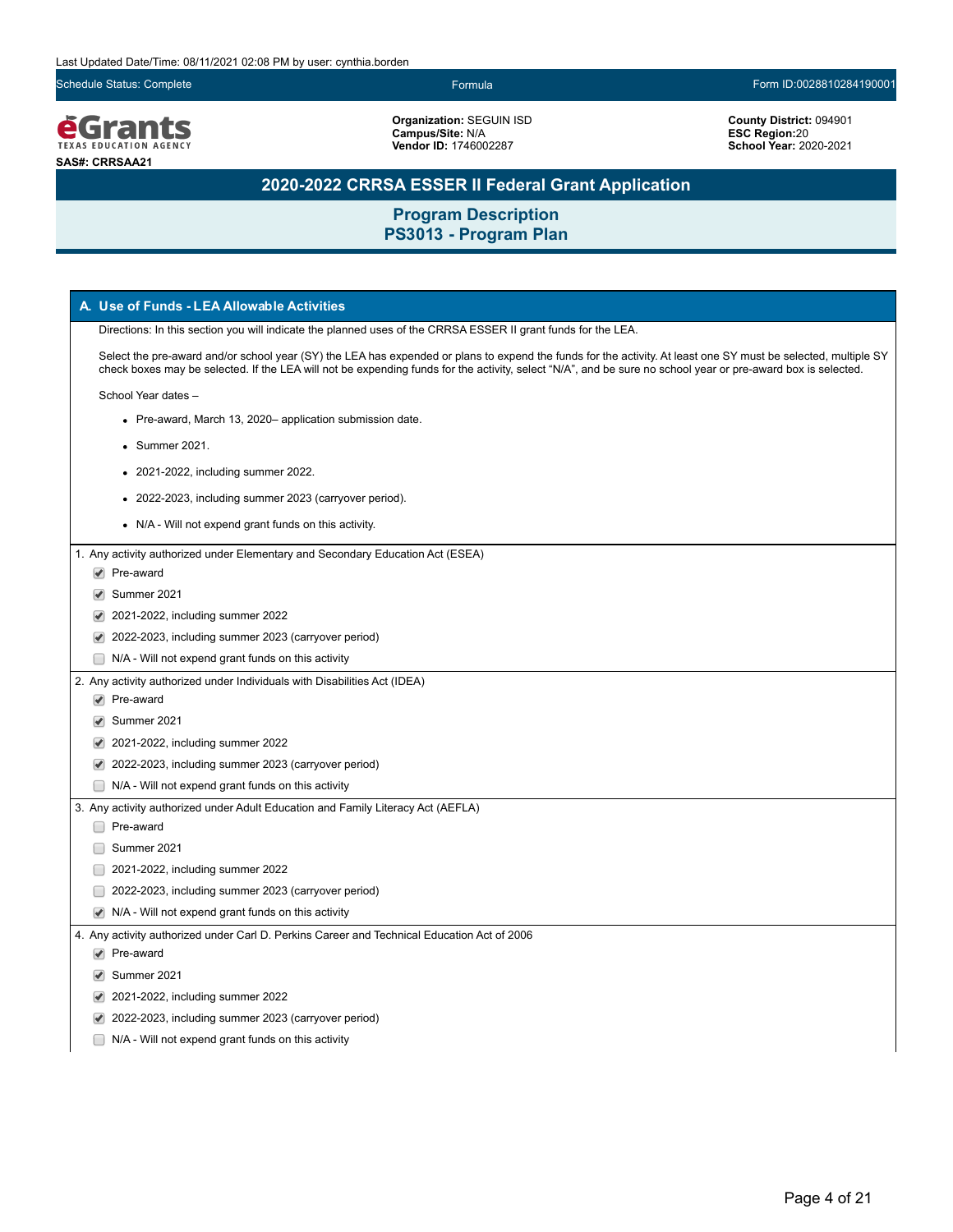Schedule Status: Complete Formula Form ID:0028810284190001

*<u>EGrants</u>* **SAS#: CRRSAA21**

**Organization:** SEGUIN ISD **Campus/Site:** N/A **Vendor ID:** 1746002287

**County District:** 094901 **ESC Region:**20 **School Year:** 2020-2021

# **2020-2022 CRRSA ESSER II Federal Grant Application**

| Pre-award<br>Summer 2021<br>2021-2022, including summer 2022<br>2022-2023, including summer 2023 (carryover period)<br>$\blacktriangledown$<br>N/A - Will not expend grant funds on this activity<br>6. Coordination of preparedness and response efforts of LEA with State and local public health departments, and other relevant agencies, to improve coordinated<br>responses among such entities to prevent, prepare for, and respond to coronavirus<br>Pre-award<br>Summer 2021<br>2021-2022, including summer 2022<br>2022-2023, including summer 2023 (carryover period)<br>N/A - Will not expend grant funds on this activity<br>7. Activities to address the unique needs of low-income students, students with disabilities (SWD), English learners, racial and ethnic minorities, students<br>experiencing homelessness, and foster care youth, including how outreach and service delivery will meet the needs of each population<br>$\blacktriangleright$ Pre-award<br>Summer 2021<br>2021-2022, including summer 2022<br>2022-2023, including summer 2023 (carryover period)<br>N/A - Will not expend grant funds on this activity<br>8. Developing and implementing procedures and systems to improve the preparedness and response efforts of LEA<br>Pre-award<br>Summer 2021<br>2021-2022, including summer 2022<br>2022-2023, including summer 2023 (carryover period)<br>N/A - Will not expend grant funds on this activity<br>$\blacktriangledown$ |
|-------------------------------------------------------------------------------------------------------------------------------------------------------------------------------------------------------------------------------------------------------------------------------------------------------------------------------------------------------------------------------------------------------------------------------------------------------------------------------------------------------------------------------------------------------------------------------------------------------------------------------------------------------------------------------------------------------------------------------------------------------------------------------------------------------------------------------------------------------------------------------------------------------------------------------------------------------------------------------------------------------------------------------------------------------------------------------------------------------------------------------------------------------------------------------------------------------------------------------------------------------------------------------------------------------------------------------------------------------------------------------------------------------------------------------------------------------------------------|
|                                                                                                                                                                                                                                                                                                                                                                                                                                                                                                                                                                                                                                                                                                                                                                                                                                                                                                                                                                                                                                                                                                                                                                                                                                                                                                                                                                                                                                                                         |
|                                                                                                                                                                                                                                                                                                                                                                                                                                                                                                                                                                                                                                                                                                                                                                                                                                                                                                                                                                                                                                                                                                                                                                                                                                                                                                                                                                                                                                                                         |
|                                                                                                                                                                                                                                                                                                                                                                                                                                                                                                                                                                                                                                                                                                                                                                                                                                                                                                                                                                                                                                                                                                                                                                                                                                                                                                                                                                                                                                                                         |
|                                                                                                                                                                                                                                                                                                                                                                                                                                                                                                                                                                                                                                                                                                                                                                                                                                                                                                                                                                                                                                                                                                                                                                                                                                                                                                                                                                                                                                                                         |
|                                                                                                                                                                                                                                                                                                                                                                                                                                                                                                                                                                                                                                                                                                                                                                                                                                                                                                                                                                                                                                                                                                                                                                                                                                                                                                                                                                                                                                                                         |
|                                                                                                                                                                                                                                                                                                                                                                                                                                                                                                                                                                                                                                                                                                                                                                                                                                                                                                                                                                                                                                                                                                                                                                                                                                                                                                                                                                                                                                                                         |
|                                                                                                                                                                                                                                                                                                                                                                                                                                                                                                                                                                                                                                                                                                                                                                                                                                                                                                                                                                                                                                                                                                                                                                                                                                                                                                                                                                                                                                                                         |
|                                                                                                                                                                                                                                                                                                                                                                                                                                                                                                                                                                                                                                                                                                                                                                                                                                                                                                                                                                                                                                                                                                                                                                                                                                                                                                                                                                                                                                                                         |
|                                                                                                                                                                                                                                                                                                                                                                                                                                                                                                                                                                                                                                                                                                                                                                                                                                                                                                                                                                                                                                                                                                                                                                                                                                                                                                                                                                                                                                                                         |
|                                                                                                                                                                                                                                                                                                                                                                                                                                                                                                                                                                                                                                                                                                                                                                                                                                                                                                                                                                                                                                                                                                                                                                                                                                                                                                                                                                                                                                                                         |
|                                                                                                                                                                                                                                                                                                                                                                                                                                                                                                                                                                                                                                                                                                                                                                                                                                                                                                                                                                                                                                                                                                                                                                                                                                                                                                                                                                                                                                                                         |
|                                                                                                                                                                                                                                                                                                                                                                                                                                                                                                                                                                                                                                                                                                                                                                                                                                                                                                                                                                                                                                                                                                                                                                                                                                                                                                                                                                                                                                                                         |
|                                                                                                                                                                                                                                                                                                                                                                                                                                                                                                                                                                                                                                                                                                                                                                                                                                                                                                                                                                                                                                                                                                                                                                                                                                                                                                                                                                                                                                                                         |
|                                                                                                                                                                                                                                                                                                                                                                                                                                                                                                                                                                                                                                                                                                                                                                                                                                                                                                                                                                                                                                                                                                                                                                                                                                                                                                                                                                                                                                                                         |
|                                                                                                                                                                                                                                                                                                                                                                                                                                                                                                                                                                                                                                                                                                                                                                                                                                                                                                                                                                                                                                                                                                                                                                                                                                                                                                                                                                                                                                                                         |
|                                                                                                                                                                                                                                                                                                                                                                                                                                                                                                                                                                                                                                                                                                                                                                                                                                                                                                                                                                                                                                                                                                                                                                                                                                                                                                                                                                                                                                                                         |
|                                                                                                                                                                                                                                                                                                                                                                                                                                                                                                                                                                                                                                                                                                                                                                                                                                                                                                                                                                                                                                                                                                                                                                                                                                                                                                                                                                                                                                                                         |
|                                                                                                                                                                                                                                                                                                                                                                                                                                                                                                                                                                                                                                                                                                                                                                                                                                                                                                                                                                                                                                                                                                                                                                                                                                                                                                                                                                                                                                                                         |
|                                                                                                                                                                                                                                                                                                                                                                                                                                                                                                                                                                                                                                                                                                                                                                                                                                                                                                                                                                                                                                                                                                                                                                                                                                                                                                                                                                                                                                                                         |
|                                                                                                                                                                                                                                                                                                                                                                                                                                                                                                                                                                                                                                                                                                                                                                                                                                                                                                                                                                                                                                                                                                                                                                                                                                                                                                                                                                                                                                                                         |
|                                                                                                                                                                                                                                                                                                                                                                                                                                                                                                                                                                                                                                                                                                                                                                                                                                                                                                                                                                                                                                                                                                                                                                                                                                                                                                                                                                                                                                                                         |
|                                                                                                                                                                                                                                                                                                                                                                                                                                                                                                                                                                                                                                                                                                                                                                                                                                                                                                                                                                                                                                                                                                                                                                                                                                                                                                                                                                                                                                                                         |
|                                                                                                                                                                                                                                                                                                                                                                                                                                                                                                                                                                                                                                                                                                                                                                                                                                                                                                                                                                                                                                                                                                                                                                                                                                                                                                                                                                                                                                                                         |
| 9. Training and professional development for staff of the LEA on sanitation and minimizing the spread of infectious diseases                                                                                                                                                                                                                                                                                                                                                                                                                                                                                                                                                                                                                                                                                                                                                                                                                                                                                                                                                                                                                                                                                                                                                                                                                                                                                                                                            |
| Pre-award                                                                                                                                                                                                                                                                                                                                                                                                                                                                                                                                                                                                                                                                                                                                                                                                                                                                                                                                                                                                                                                                                                                                                                                                                                                                                                                                                                                                                                                               |
| Summer 2021                                                                                                                                                                                                                                                                                                                                                                                                                                                                                                                                                                                                                                                                                                                                                                                                                                                                                                                                                                                                                                                                                                                                                                                                                                                                                                                                                                                                                                                             |
| 2021-2022, including summer 2022                                                                                                                                                                                                                                                                                                                                                                                                                                                                                                                                                                                                                                                                                                                                                                                                                                                                                                                                                                                                                                                                                                                                                                                                                                                                                                                                                                                                                                        |
| 2022-2023, including summer 2023 (carryover period)                                                                                                                                                                                                                                                                                                                                                                                                                                                                                                                                                                                                                                                                                                                                                                                                                                                                                                                                                                                                                                                                                                                                                                                                                                                                                                                                                                                                                     |
| N/A - Will not expend grant funds on this activity                                                                                                                                                                                                                                                                                                                                                                                                                                                                                                                                                                                                                                                                                                                                                                                                                                                                                                                                                                                                                                                                                                                                                                                                                                                                                                                                                                                                                      |
| 10. Purchasing supplies to sanitize and clean the facilities of the LEA, including buildings operated by the LEA                                                                                                                                                                                                                                                                                                                                                                                                                                                                                                                                                                                                                                                                                                                                                                                                                                                                                                                                                                                                                                                                                                                                                                                                                                                                                                                                                        |
| Pre-award                                                                                                                                                                                                                                                                                                                                                                                                                                                                                                                                                                                                                                                                                                                                                                                                                                                                                                                                                                                                                                                                                                                                                                                                                                                                                                                                                                                                                                                               |
| Summer 2021                                                                                                                                                                                                                                                                                                                                                                                                                                                                                                                                                                                                                                                                                                                                                                                                                                                                                                                                                                                                                                                                                                                                                                                                                                                                                                                                                                                                                                                             |
| 2021-2022, including summer 2022<br>$\blacktriangledown$                                                                                                                                                                                                                                                                                                                                                                                                                                                                                                                                                                                                                                                                                                                                                                                                                                                                                                                                                                                                                                                                                                                                                                                                                                                                                                                                                                                                                |
| 2022-2023, including summer 2023 (carryover period)                                                                                                                                                                                                                                                                                                                                                                                                                                                                                                                                                                                                                                                                                                                                                                                                                                                                                                                                                                                                                                                                                                                                                                                                                                                                                                                                                                                                                     |
| N/A - Will not expend grant funds on this activity                                                                                                                                                                                                                                                                                                                                                                                                                                                                                                                                                                                                                                                                                                                                                                                                                                                                                                                                                                                                                                                                                                                                                                                                                                                                                                                                                                                                                      |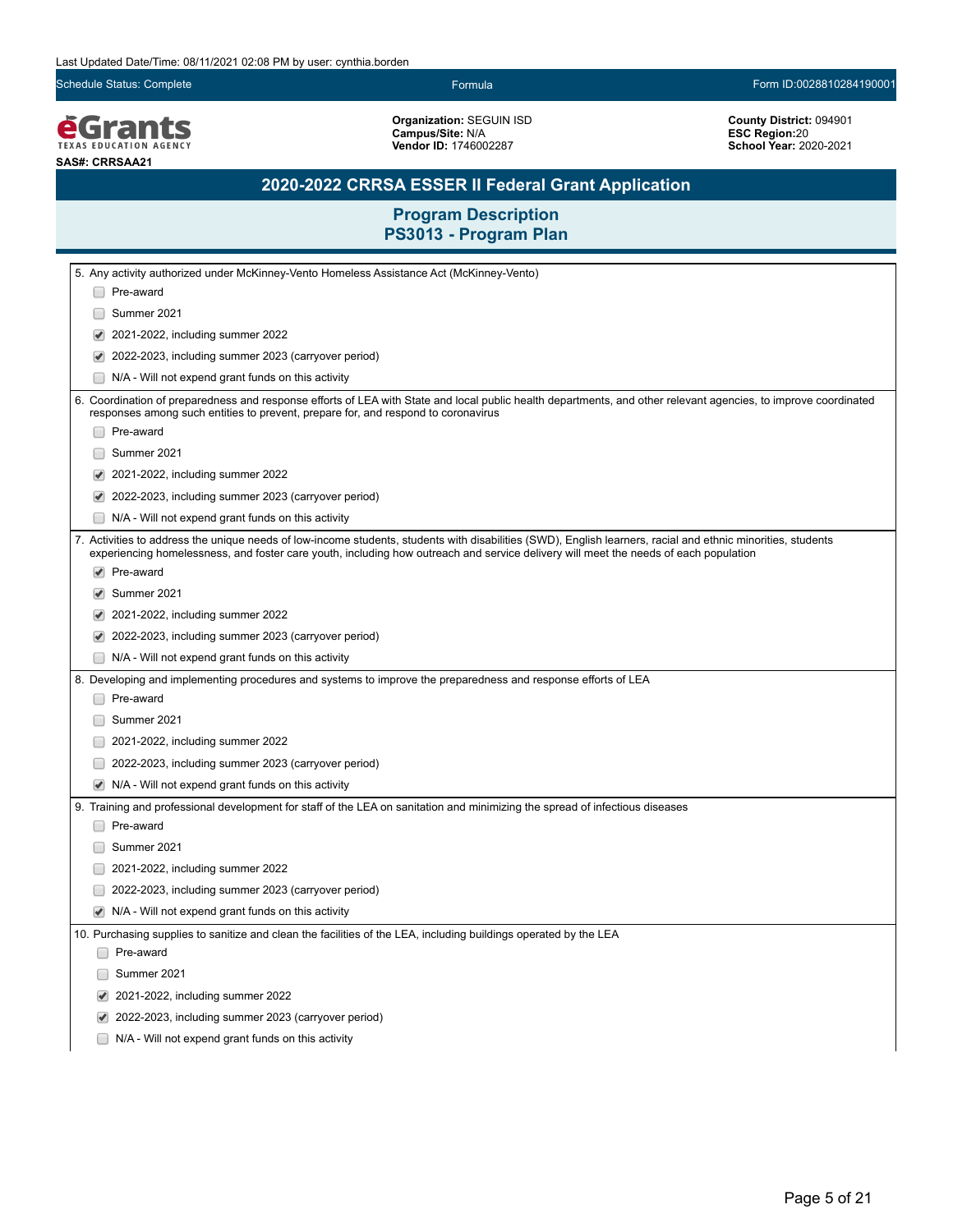*<u>EGrants</u>* 

**SAS#: CRRSAA21**

Schedule Status: Complete Formula Form ID:0028810284190001

**Organization:** SEGUIN ISD **Campus/Site:** N/A **Vendor ID:** 1746002287

**County District:** 094901 **ESC Region:**20 **School Year:** 2020-2021

# **2020-2022 CRRSA ESSER II Federal Grant Application**

|                      | 11. Planning for, coordinating, and implementing activities during long-term closures, including providing meals to eligible students                                                                                                                                                        |
|----------------------|----------------------------------------------------------------------------------------------------------------------------------------------------------------------------------------------------------------------------------------------------------------------------------------------|
|                      | Pre-award                                                                                                                                                                                                                                                                                    |
|                      | Summer 2021                                                                                                                                                                                                                                                                                  |
|                      | 2021-2022, including summer 2022                                                                                                                                                                                                                                                             |
|                      | 2022-2023, including summer 2023 (carryover period)                                                                                                                                                                                                                                          |
|                      | N/A - Will not expend grant funds on this activity                                                                                                                                                                                                                                           |
|                      | 12. Planning for, coordinating, and implementing activities during long-term closures,  including providing technology for online learning to all students                                                                                                                                   |
|                      | Pre-award                                                                                                                                                                                                                                                                                    |
|                      | Summer 2021                                                                                                                                                                                                                                                                                  |
|                      | 2021-2022, including summer 2022                                                                                                                                                                                                                                                             |
|                      | 2022-2023, including summer 2023 (carryover period)                                                                                                                                                                                                                                          |
|                      | N/A - Will not expend grant funds on this activity                                                                                                                                                                                                                                           |
|                      | 13. Planning for, coordinating, and implementing activities during long-term closures,  how to provide guidance for carrying out requirements under IDEA<br>Pre-award                                                                                                                        |
|                      | Summer 2021                                                                                                                                                                                                                                                                                  |
|                      | 2021-2022, including summer 2022                                                                                                                                                                                                                                                             |
|                      | 2022-2023, including summer 2023 (carryover period)                                                                                                                                                                                                                                          |
|                      | N/A - Will not expend grant funds on this activity                                                                                                                                                                                                                                           |
|                      | 14. Planning for, coordinating, and implementing activities during long-term closures,  how to ensure other educational services can continue to be provided<br>consistent with all Federal, State, and local requirements                                                                   |
|                      | Pre-award                                                                                                                                                                                                                                                                                    |
|                      | Summer 2021                                                                                                                                                                                                                                                                                  |
|                      | 2021-2022, including summer 2022                                                                                                                                                                                                                                                             |
|                      | 2022-2023, including summer 2023 (carryover period)                                                                                                                                                                                                                                          |
| ✔                    | N/A - Will not expend grant funds on this activity                                                                                                                                                                                                                                           |
|                      | 15. Purchasing educational technology (hardware, software, and connectivity) for students  that aids in regular/substantive educational interaction between<br>students and instructors, including low-income students and SWD, which may include assistive technology or adaptive equipment |
| $\blacktriangledown$ | Pre-award                                                                                                                                                                                                                                                                                    |
| ✔                    | Summer 2021                                                                                                                                                                                                                                                                                  |
| $\blacktriangledown$ | 2021-2022, including summer 2022                                                                                                                                                                                                                                                             |
| $\blacktriangledown$ | 2022-2023, including summer 2023 (carryover period)                                                                                                                                                                                                                                          |
|                      | N/A - Will not expend grant funds on this activity                                                                                                                                                                                                                                           |
|                      | 16. Providing mental health services and supports, including through implementation of evidence based full-service community schools                                                                                                                                                         |
|                      | $\blacktriangleright$ Pre-award                                                                                                                                                                                                                                                              |
|                      | Summer 2021                                                                                                                                                                                                                                                                                  |
|                      | 2021-2022, including summer 2022                                                                                                                                                                                                                                                             |
|                      | 2022-2023, including summer 2023 (carryover period)                                                                                                                                                                                                                                          |
|                      | N/A - Will not expend grant funds on this activity                                                                                                                                                                                                                                           |
|                      |                                                                                                                                                                                                                                                                                              |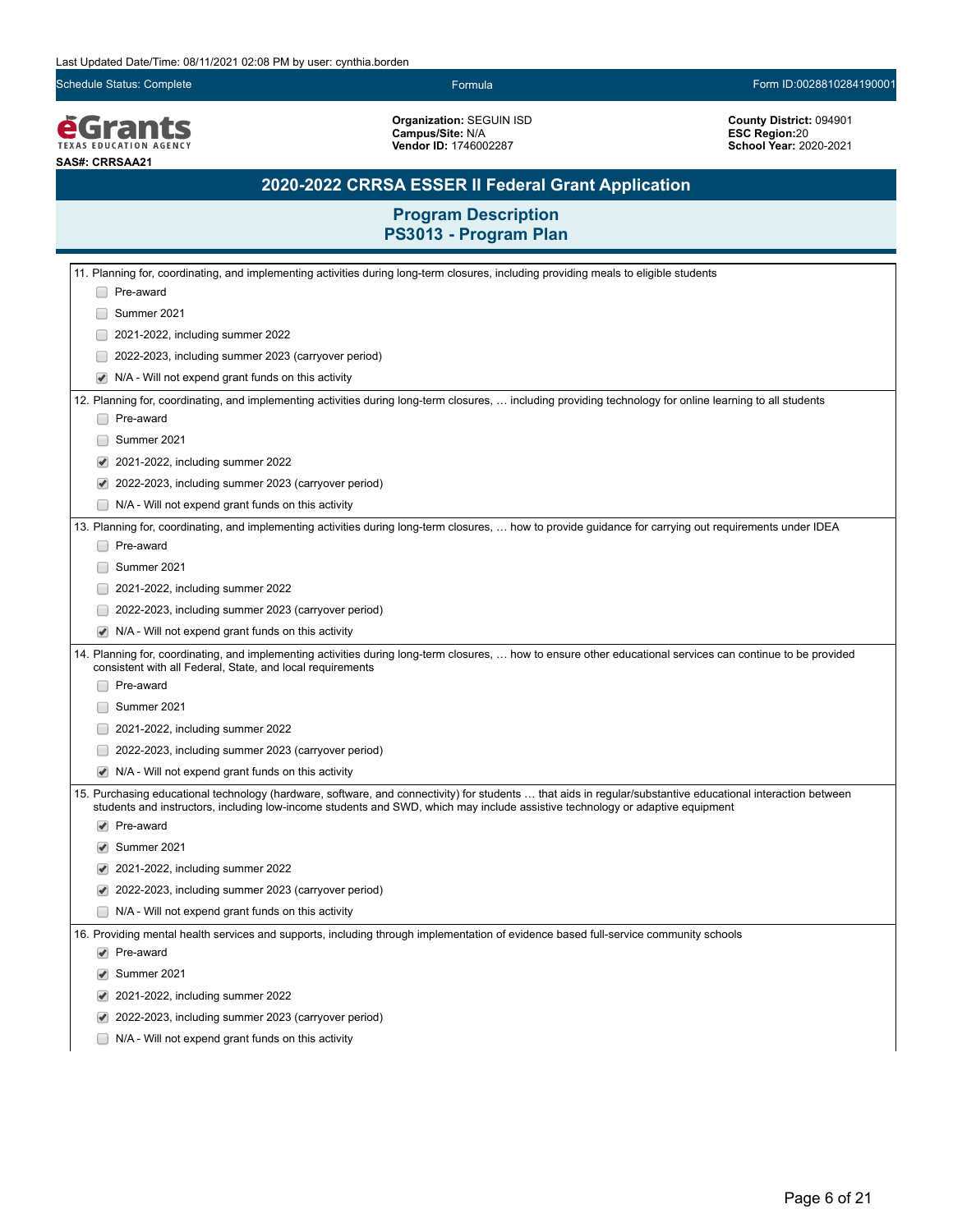Schedule Status: Complete Formula Form ID:0028810284190001

*<u>EGrants</u>* **SAS#: CRRSAA21**

**Organization:** SEGUIN ISD **Campus/Site:** N/A **Vendor ID:** 1746002287

**County District:** 094901 **ESC Region:**20 **School Year:** 2020-2021

## **2020-2022 CRRSA ESSER II Federal Grant Application**

| 17. Planning and implementing activities related to summer learning -- providing classroom instruction or online learning during summer months and addressing the<br>needs of low-income students, SWD, English learners, migrant students, students experiencing homelessness, & children in foster care |  |  |
|-----------------------------------------------------------------------------------------------------------------------------------------------------------------------------------------------------------------------------------------------------------------------------------------------------------|--|--|
| Pre-award                                                                                                                                                                                                                                                                                                 |  |  |
| Summer 2021                                                                                                                                                                                                                                                                                               |  |  |
| 2021-2022, including summer 2022                                                                                                                                                                                                                                                                          |  |  |
| 2022-2023, including summer 2023 (carryover period)                                                                                                                                                                                                                                                       |  |  |
| N/A - Will not expend grant funds on this activity                                                                                                                                                                                                                                                        |  |  |
| 18. Planning and implementing activities related to  supplemental afterschool programs -- providing classroom instruction or online learning  addressing the<br>needs of low-income students, SWD, English learners, migrant students, students experiencing homelessness, & children in foster care      |  |  |
| Pre-award                                                                                                                                                                                                                                                                                                 |  |  |
| Summer 2021                                                                                                                                                                                                                                                                                               |  |  |
| 2021-2022, including summer 2022                                                                                                                                                                                                                                                                          |  |  |
| 2022-2023, including summer 2023 (carryover period)                                                                                                                                                                                                                                                       |  |  |
| N/A - Will not expend grant funds on this activity                                                                                                                                                                                                                                                        |  |  |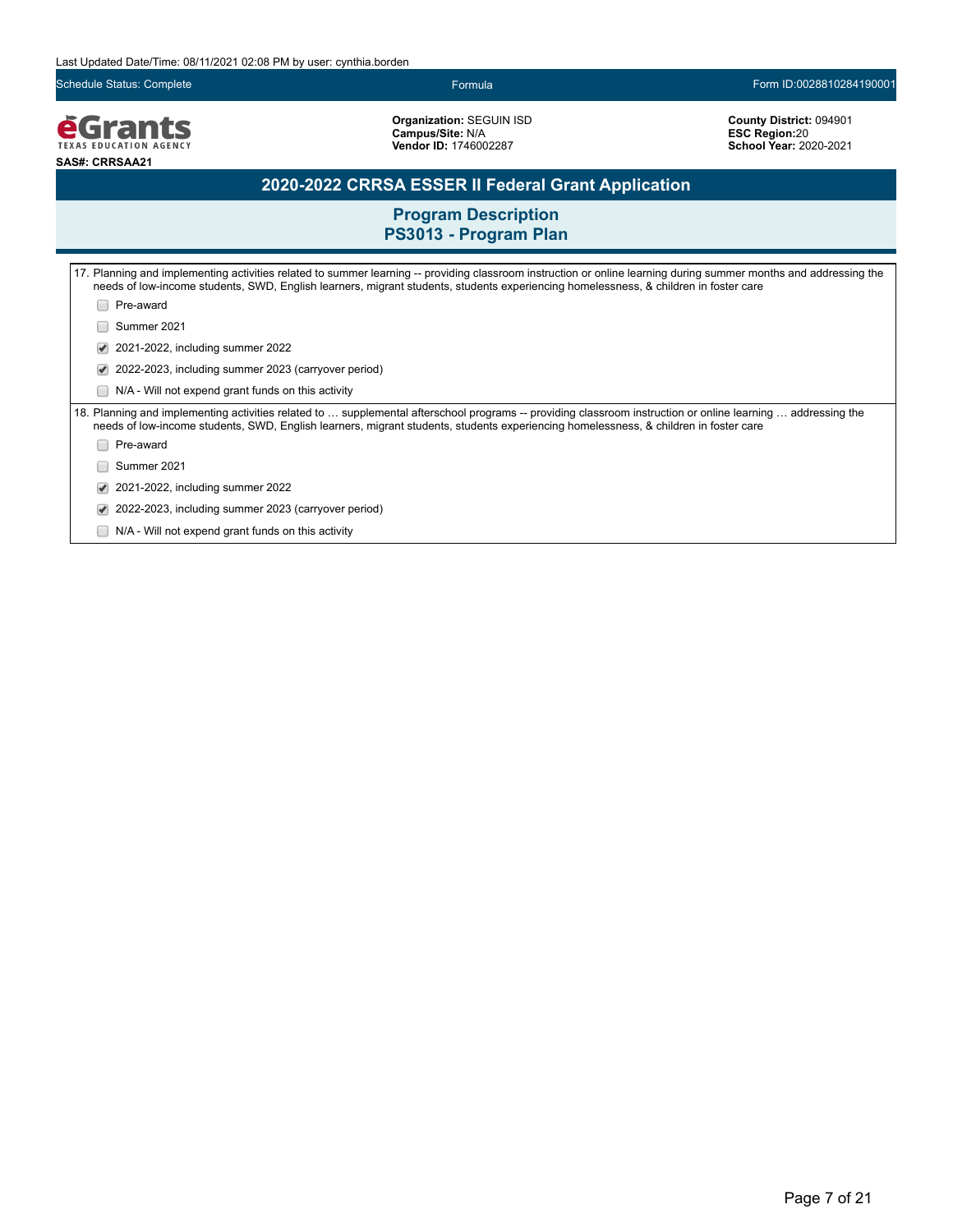Schedule Status: Complete Formula Form ID:0028810284190001

*<u>EGrants</u>* **SAS#: CRRSAA21**

**Organization:** SEGUIN ISD **Campus/Site:** N/A **Vendor ID:** 1746002287

**County District:** 094901 **ESC Region:**20 **School Year:** 2020-2021

# **2020-2022 CRRSA ESSER II Federal Grant Application**

**Program Description**

| PS3013 - Program Plan                                                                                                                                                                                                                                                                                                          |  |  |
|--------------------------------------------------------------------------------------------------------------------------------------------------------------------------------------------------------------------------------------------------------------------------------------------------------------------------------|--|--|
| B. Use of Funds - LEA Allowable Activities (continued)                                                                                                                                                                                                                                                                         |  |  |
| Directions: In this section you will indicate the planned uses of the CRRSA ESSER II grant funds for the LEA.                                                                                                                                                                                                                  |  |  |
| Select the pre-award and/or school year (SY) the LEA has expended or plans to expend the funds for the activity. At least one SY must be selected, multiple SY<br>check boxes may be selected. If the LEA will not be expending funds for the activity, select "N/A", and be sure no school year or pre-award box is selected. |  |  |
| School Year dates -                                                                                                                                                                                                                                                                                                            |  |  |
| • Pre-award, March 13, 2020– application submission date.                                                                                                                                                                                                                                                                      |  |  |
| $\bullet$ Summer 2021.                                                                                                                                                                                                                                                                                                         |  |  |
| • 2021-2022, including summer 2022.                                                                                                                                                                                                                                                                                            |  |  |
| • 2022-2023, including summer 2023 (carryover period).                                                                                                                                                                                                                                                                         |  |  |
| • N/A - Will not expend grant funds on this activity.                                                                                                                                                                                                                                                                          |  |  |
| 1. Addressing learning loss among LEA students, including low-income students, SWD, English learners, racial & ethnic minorities, students experiencing<br>homelessness, & children in foster care -- Administering and using high-quality assessments<br>Pre-award                                                            |  |  |
| Summer 2021                                                                                                                                                                                                                                                                                                                    |  |  |
| 2021-2022, including summer 2022                                                                                                                                                                                                                                                                                               |  |  |
| 2022-2023, including summer 2023 (carryover period)                                                                                                                                                                                                                                                                            |  |  |
| $\blacktriangleright$ N/A - Will not expend grant funds on this activity                                                                                                                                                                                                                                                       |  |  |
| 2. Addressing learning loss among LEA students, including low-income students, SWD, English learners, racial & ethnic minorities, students experiencing<br>homelessness, & children in foster care -- Implementing evidence-based activities to meet the comprehensive needs of students                                       |  |  |
| $\blacktriangleright$ Pre-award                                                                                                                                                                                                                                                                                                |  |  |
| Summer 2021                                                                                                                                                                                                                                                                                                                    |  |  |
| 2021-2022, including summer 2022                                                                                                                                                                                                                                                                                               |  |  |
| 2022-2023, including summer 2023 (carryover period)                                                                                                                                                                                                                                                                            |  |  |
| N/A - Will not expend grant funds on this activity                                                                                                                                                                                                                                                                             |  |  |
| 3. Addressing learning loss among LEA students, including low-income students, SWD, English learners, racial & ethnic minorities, students experiencing<br>homelessness, & children in foster care -- Providing information and assistance to parents & families on effectively supporting students                            |  |  |
| $\blacktriangleright$ Pre-award                                                                                                                                                                                                                                                                                                |  |  |
| Summer 2021                                                                                                                                                                                                                                                                                                                    |  |  |
| 2021-2022, including summer 2022                                                                                                                                                                                                                                                                                               |  |  |
| 2022-2023, including summer 2023 (carryover period)                                                                                                                                                                                                                                                                            |  |  |
| $\Box$ N/A - Will not expend grant funds on this activity<br>4. Addressing learning loss among LEA students, including low-income students, SWD, English learners, racial & ethnic minorities, students experiencing                                                                                                           |  |  |
| homelessness, & children in foster care -- Tracking student attendance and improving student engagement in distance education                                                                                                                                                                                                  |  |  |
| Pre-award                                                                                                                                                                                                                                                                                                                      |  |  |
| Summer 2021                                                                                                                                                                                                                                                                                                                    |  |  |
| 2021-2022, including summer 2022                                                                                                                                                                                                                                                                                               |  |  |
| 2022-2023, including summer 2023 (carryover period)                                                                                                                                                                                                                                                                            |  |  |
| N/A - Will not expend grant funds on this activity                                                                                                                                                                                                                                                                             |  |  |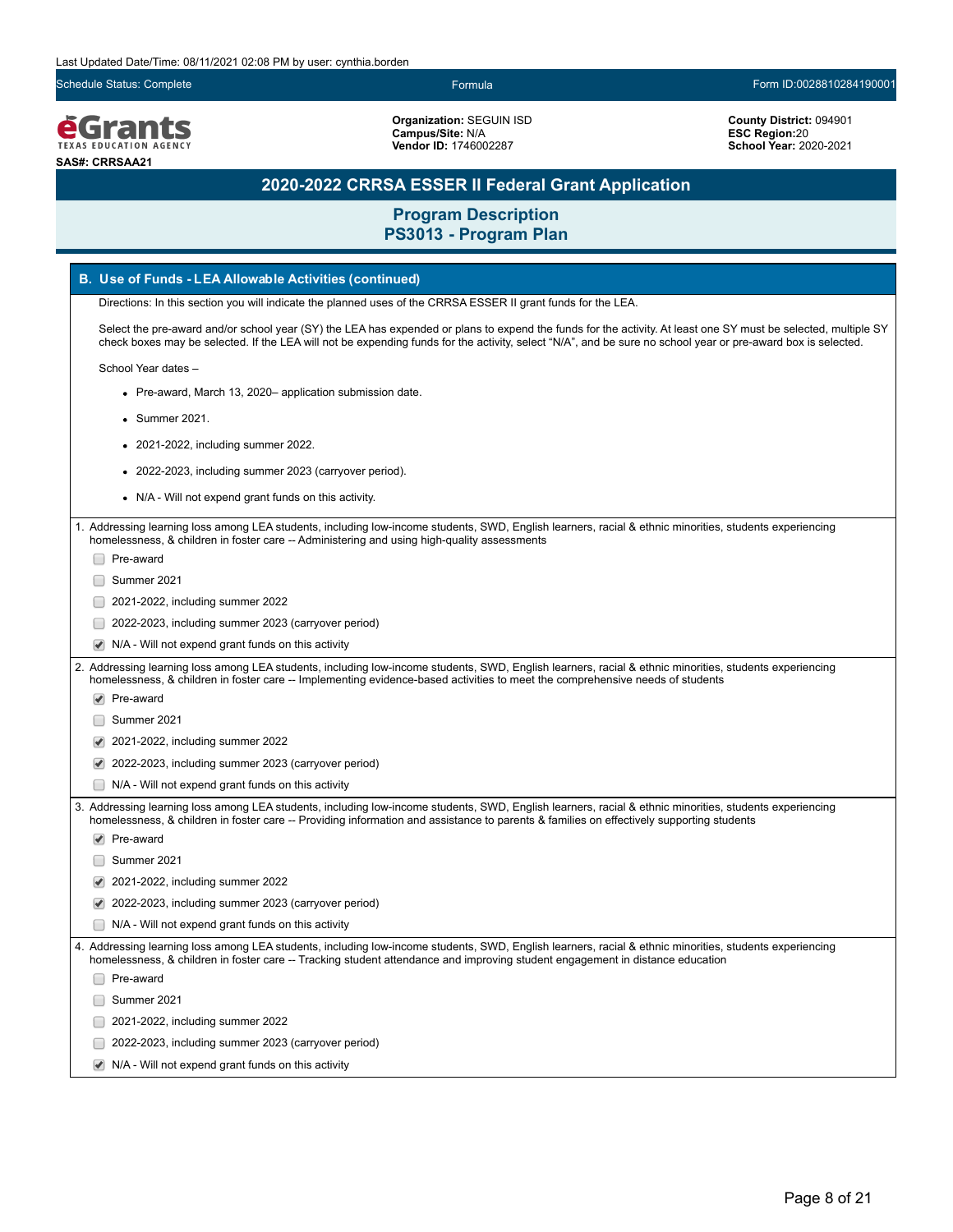Schedule Status: Complete Formula Form ID:0028810284190001

**EGrants SAS#: CRRSAA21**

**Organization:** SEGUIN ISD **Campus/Site:** N/A **Vendor ID:** 1746002287

**County District:** 094901 **ESC Region:**20 **School Year:** 2020-2021

## **2020-2022 CRRSA ESSER II Federal Grant Application**

| support student health needs<br>Pre-award<br>Summer 2021<br>2021-2022, including summer 2022<br>2022-2023, including summer 2023 (carryover period)<br>N/A - Will not expend grant funds on this activity<br>6. Inspection, testing, maintenance, repair, replacement, and upgrade projects to improve the indoor air quality in school facilities, includingmechanical and non- |  |
|----------------------------------------------------------------------------------------------------------------------------------------------------------------------------------------------------------------------------------------------------------------------------------------------------------------------------------------------------------------------------------|--|
|                                                                                                                                                                                                                                                                                                                                                                                  |  |
|                                                                                                                                                                                                                                                                                                                                                                                  |  |
|                                                                                                                                                                                                                                                                                                                                                                                  |  |
|                                                                                                                                                                                                                                                                                                                                                                                  |  |
|                                                                                                                                                                                                                                                                                                                                                                                  |  |
| mechanical heating, ventilation, and air conditioning systems                                                                                                                                                                                                                                                                                                                    |  |
| Pre-award                                                                                                                                                                                                                                                                                                                                                                        |  |
| Summer 2021                                                                                                                                                                                                                                                                                                                                                                      |  |
| 2021-2022, including summer 2022                                                                                                                                                                                                                                                                                                                                                 |  |
| 2022-2023, including summer 2023 (carryover period)                                                                                                                                                                                                                                                                                                                              |  |
| N/A - Will not expend grant funds on this activity                                                                                                                                                                                                                                                                                                                               |  |
| 7. Inspection, testing, maintenance, repair, replacement, and upgrade projects to improve the indoor air quality in school facilities, includingfiltering, purification and<br>other air cleaning, fans, control systems                                                                                                                                                         |  |
| Pre-award                                                                                                                                                                                                                                                                                                                                                                        |  |
| Summer 2021                                                                                                                                                                                                                                                                                                                                                                      |  |
| 2021-2022, including summer 2022                                                                                                                                                                                                                                                                                                                                                 |  |
| 2022-2023, including summer 2023 (carryover period)                                                                                                                                                                                                                                                                                                                              |  |
| N/A - Will not expend grant funds on this activity                                                                                                                                                                                                                                                                                                                               |  |
| 8. Inspection, testing, maintenance, repair, replacement, and upgrade projects to improve the indoor air quality in school facilities, including  window and door<br>repair and replacement                                                                                                                                                                                      |  |
| Pre-award                                                                                                                                                                                                                                                                                                                                                                        |  |
| Summer 2021                                                                                                                                                                                                                                                                                                                                                                      |  |
| 2021-2022, including summer 2022                                                                                                                                                                                                                                                                                                                                                 |  |
| 2022-2023, including summer 2023 (carryover period)                                                                                                                                                                                                                                                                                                                              |  |
| N/A - Will not expend grant funds on this activity                                                                                                                                                                                                                                                                                                                               |  |
| 9. Developing strategies and implementing public health protocols including, to the greatest extent practicable, policies in line with guidance from CDC for the<br>reopening and operation of school facilities                                                                                                                                                                 |  |
| Pre-award                                                                                                                                                                                                                                                                                                                                                                        |  |
| Summer 2021                                                                                                                                                                                                                                                                                                                                                                      |  |
| 2021-2022, including summer 2022                                                                                                                                                                                                                                                                                                                                                 |  |
| 2022-2023, including summer 2023 (carryover period)                                                                                                                                                                                                                                                                                                                              |  |
| N/A - Will not expend grant funds on this activity                                                                                                                                                                                                                                                                                                                               |  |
| 10. Other activities that are necessary to maintain the operation of and continuity of services in the LEA                                                                                                                                                                                                                                                                       |  |
| $\blacktriangleright$ Pre-award                                                                                                                                                                                                                                                                                                                                                  |  |
| Summer 2021<br>✔                                                                                                                                                                                                                                                                                                                                                                 |  |
| 2021-2022, including summer 2022                                                                                                                                                                                                                                                                                                                                                 |  |
| 2022-2023, including summer 2023 (carryover period)                                                                                                                                                                                                                                                                                                                              |  |
| N/A - Will not expend grant funds on this activity                                                                                                                                                                                                                                                                                                                               |  |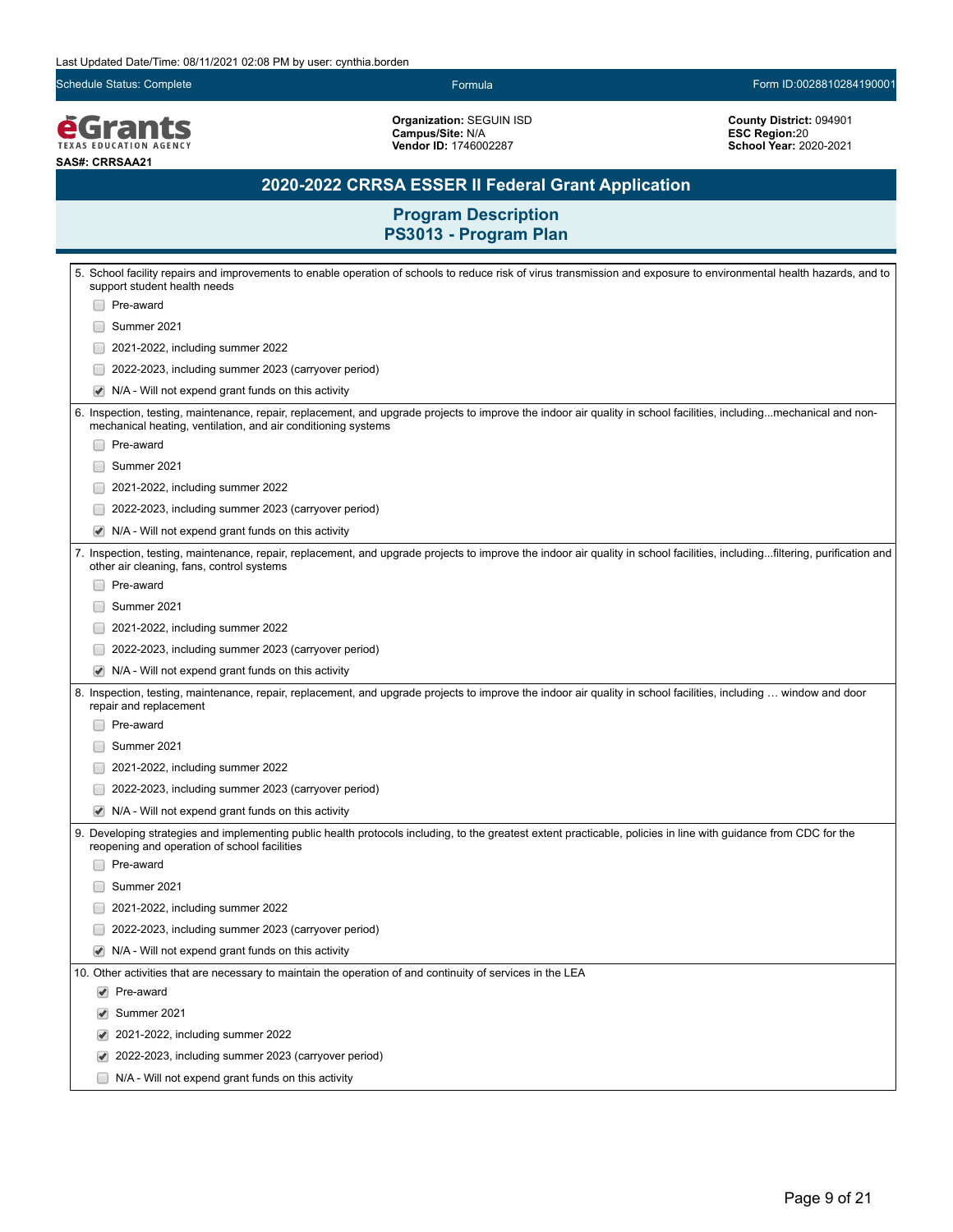Schedule Status: Complete Formula Form ID:0028810284190001

*<u>EGrants</u>* **SAS#: CRRSAA21**

**Organization:** SEGUIN ISD **Campus/Site:** N/A **Vendor ID:** 1746002287

**County District:** 094901 **ESC Region:**20 **School Year:** 2020-2021

# **2020-2022 CRRSA ESSER II Federal Grant Application**

| 11. Other activities that are necessary to  continuing to employ existing staff of the LEA                                      |
|---------------------------------------------------------------------------------------------------------------------------------|
| Pre-award<br>$\blacktriangledown$                                                                                               |
| Summer 2021<br>V                                                                                                                |
| 2021-2022, including summer 2022<br>V                                                                                           |
| 2022-2023, including summer 2023 (carryover period)<br>V                                                                        |
| N/A - Will not expend grant funds on this activity                                                                              |
| 12. Providing principals and other school leaders with the resources necessary to address the needs of their individual schools |
| Pre-award<br>$\blacktriangledown$                                                                                               |
| Summer 2021                                                                                                                     |
| 2021-2022, including summer 2022                                                                                                |
| 2022-2023, including summer 2023 (carryover period)                                                                             |
| N/A-Will not expend grant funds on this activity                                                                                |
|                                                                                                                                 |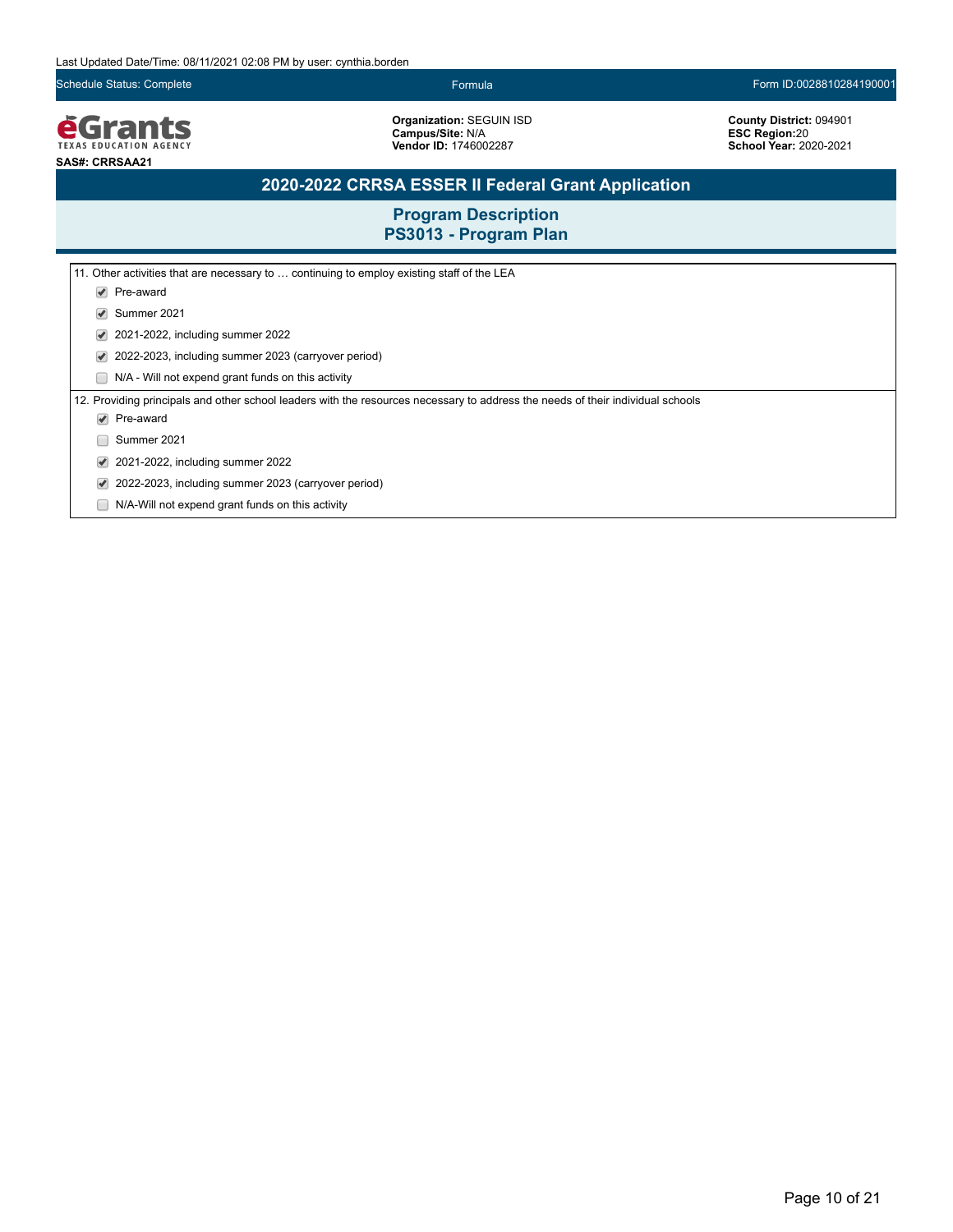Schedule Status: Complete Formula Form ID:0028810284190001

**e**Grants **TEXAS EDUCATION AGENCY SAS#: CRRSAA21**

**Organization:** SEGUIN ISD **Campus/Site:** N/A **Vendor ID:** 1746002287

**County District:** 094901 **ESC Region:**20 **School Year:** 2020-2021

## **2020-2022 CRRSA ESSER II Federal Grant Application**

**Program Description PS3013 - Program Plan**

### **C. LEA Needs Process**

1. Which of the following processes did the LEA follow to determine the needs of the LEA caused by the pandemic that would not be reimbursed by other fund sources (Federal Emergency Management Agency (FEMA), Child Nutrition Program, Child Care & Development Block Grant (CCDBG))? Directions: Select the types of activities the LEA followed in conducting its process to identify the added needs caused by the pandemic. Check all that apply.

- LEA conducted surveys to district-level staff
- LEA conducted surveys to campus-level staff
- LEA conducted surveys to parents
- E LEA conducted surveys to students
- LEA surveyed community groups (i.e., government officials, business, law enforcement, nonprofit organizations, etc.)
- LEA sent direct communication to staff, parents, and/or students to gather input
- LEA reviewed and analyzed data from local and state health authorities
- LEA identified needs as issues arose that were out of the ordinary
- LEA reviewed documented comprehensive needs assessment considering the pandemic to determine needs
- LEA consulted with local school board to determine needs
- LEA followed some type of documented disaster or emergency plan with specific needs assessment processes
- LEA used professional or contracted services to collect, disaggregate, and/or analyze data related to needs
- E LEA determined needs through another process or data points not listed above
- LEA completed a focused or problem-oriented assessment
- LEA completed an emergency assessment
- LEA completed a time-lapsed assessment
- LEA completed an initial comprehensive assessment
- E LEA completed an ongoing or partial assessment
- LEA completed a different needs assessment process not described above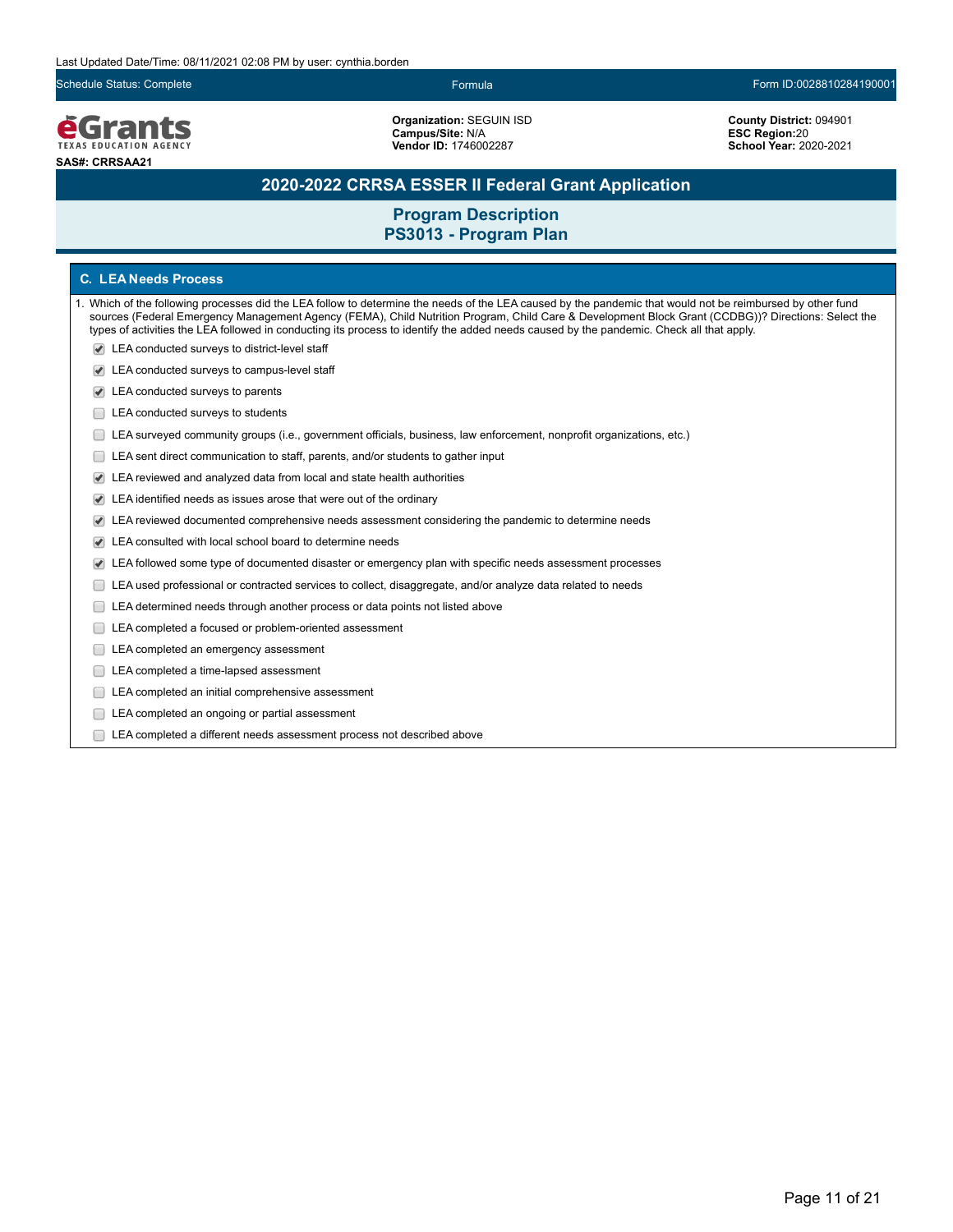Schedule Status: Complete Formula Form ID:0028810284190001

**e**Grants **TEXAS EDUCATION AGENCY SAS#: CRRSAA21**

**Organization:** SEGUIN ISD **Campus/Site:** N/A **Vendor ID:** 1746002287

**County District:** 094901 **ESC Region:**20 **School Year:** 2020-2021

## **2020-2022 CRRSA ESSER II Federal Grant Application**

**Program Description PS3013 - Program Plan**

2. How did the LEA prioritize the needs identified in Line 1 above? Directions: Select the types of processes the LEA followed in prioritizing the needs of the LEA in determining what activities would be funded with ESSER II funds. Check all that apply. If all identified needs are being met with ESSER II funds, select "All needs met, no prioritization needed." **□ LEA focused on largest expenditures** LEA focused on needs serving the largest number of students **LEA** focused on needs serving the largest number of staff LEA consulted with local school board to prioritize needs LEA focused on Economically Disadvantaged or Socioeconomically Disadvantaged data LEA focused on serving needs of identified student groups (at-risk, migrant, immigrant, SWD, English Learners, Homeless, Foster, etc.) LEA ranked campus needs per SC5000 LEA focused on governance needs LEA focused on wellness needs LEA focused on instructional continuity needs LEA focused on postsecondary needs for seniors **LEA** focused on facility needs LEA focused on school operational needs LEA focused on technology needs **LEA** focused on Personal Protective Equipment (PPE) LEA focused on professional development and training needs to facilitate transition to remote/online/virtual classrooms and teaching LEA prioritized needs through another process or data points not listed above

All needs met; no prioritization needed

#### **D. Required Assurances**

Select the following checkboxes to indicate your compliance with the required assurances.

- The LEA assures that although funds may be used for one-time or ongoing purposes, the LEA understands the use of the funds for ongoing purposes could result in funding deficits in future years after the funding expires on September 30, 2023. The LEA assures it makes no assumption that the state will provide replacement state funds in future years, and that this fact will be raised and explicitly discussed in a meeting of its governing board.
- The LEA assures any construction and renovation costs, including HVAC, air quality, and minor remodeling projects, will receive prior approval from TEA by a  $\blacktriangledown$ separate process from this application.